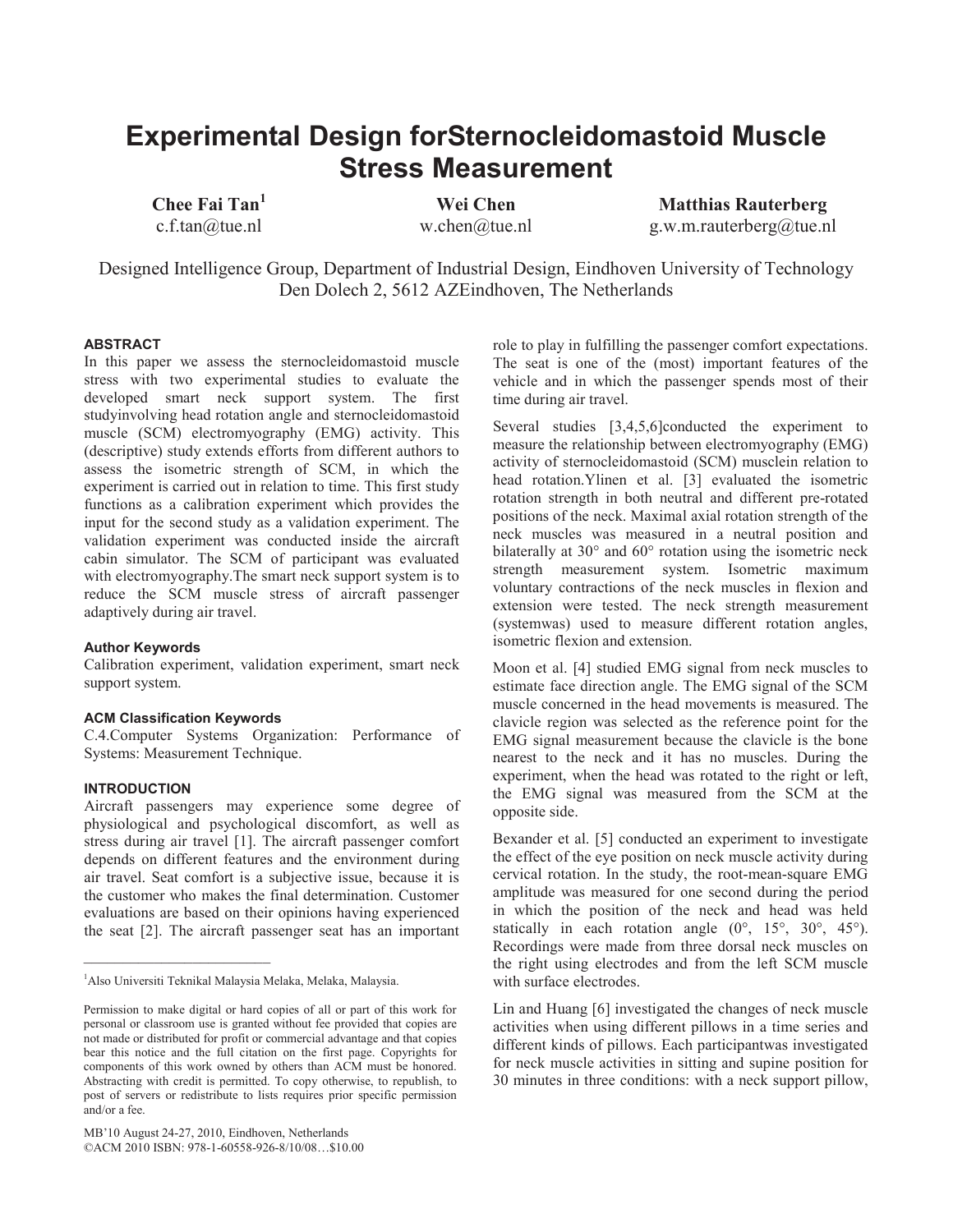a standard pillow, or without using a pillow in a random order.

In this paper, we describe two experimental setup to investigate the relationship between head rotation angle and EMG value. The output from the experiment is used for the validation of the developed smart neck support system. Sternocleidomastoid (SCM) muscle was selected for the experiment because it is related to the head rotation activity [7].In order to objectify the EMG value of SCM muscle at a pre-defined head rotation angle, a self designed and self built apparatus was used to perform the experiment. The results would provide information about the relationship between head rotation angle and SCM muscle EMG value.In addition, an aircraft cabin simulator was built to conduct the validation experiment on the developed smart neck support system [8,9,10].

## **METHODS**

## **Calibration Experiment**

#### *Subject*

Fourparticipants with no neck pain in the last three months were recruited in this experiment. The group consisted of two females and two males.

#### *Experimental Setup*

The calibration experiment was designed to evaluate the SCM EMG value in relation to different pre-defined head rotation angles, time and gender. They were informed regarding the experiment which involved sitting inside the special designed head rotation angle apparatus, wearing a special designed head set with laser beam, video recording and recording of electromyography on SCM muscle (right and left). The location of experiment was the simulation lab inthe main building of Eindhoven University of Technology. For video recording, we used a closed circuit camera (CCTV) that was installed to record the activities of the participant throughout the experiment.

## *Apparatus and Data*

The hardware used in the experiment isas follows:

- MP150 Biopacsystem with EMG module
- Head rotation angle measurement apparatus
- Headset with laser beam
- Laptop
- $\bullet$  CCTV

The EMG data of right SCM and left SCM were measured with the head rotation. The SCM muscle was related to the major neck flexors [11]. The skin surface of SCM was cleaned with alcohol before the surface electrodes were applied [12]. A pair of surface electrodes (Ag/AgCL electrodes; EL504-10; 10 mm diameter on a 25 mm square backing; Biopac Systems, Inc., USA) was placed in parallel with the muscle fibers of SCM with 20 mm inter-electrodes distance. The electrodes were placed at lower 1/3 of the line

connecting sternalnotch and mastoid process [13]. Figure 1 shows the location of electrodes.



**Figure 1. The location of electrodes on left SCM muscle.** 

The EMG signals were recorded at 1000 Hz sampling rate, band-pass filtered between 20 Hz and 350 Hz, full-wave rectified, and smoothed with a low-pass filter [14]. The high-pass cut-offfrequency at 20 Hz was used to reduce motion artifacts and electrocardiography (ECG) artifacts with minimal impact on the total power of EMG [12]. Data were continuously recorded for 10 minutes with Biopac MP150 and analyzed with AcqKnowledge 3.9.1 (Biopac System Inc., USA).

## *Experiment Procedure*

We started the experiment with 30 minutes of briefing of the participants and attachment of electrodes on SCM muscles. The participant performed maximal voluntary contraction (MVC) of the SCM by rotation of the head to the left hand side and right hand side for 10 seconds. After that, we positioned the participantin the head rotation angle measurement apparatus while wearing the headset. Figure 2 shows the participant inside the head rotation angle measurement apparatus and inLR0° head rotation.

Both right and left SCM muscles were evaluated in two conditions (with and without support) and 7 rotation angles (L45°, L30°, L15°, LR0°, R15°, R30°, and R45°). The participant was tested in each angle for 10 minutes. A rest period of two minutes was implemented between each angle to minimize the effect of fatigue [14]. After the measurement, all the electrodes were detached from the participant and the participant was debriefed.

#### **Validation Experiment**

#### *Subject*

Three participants (1 female and 2 male),which had no neck pain inthe last three months, were recruited. They were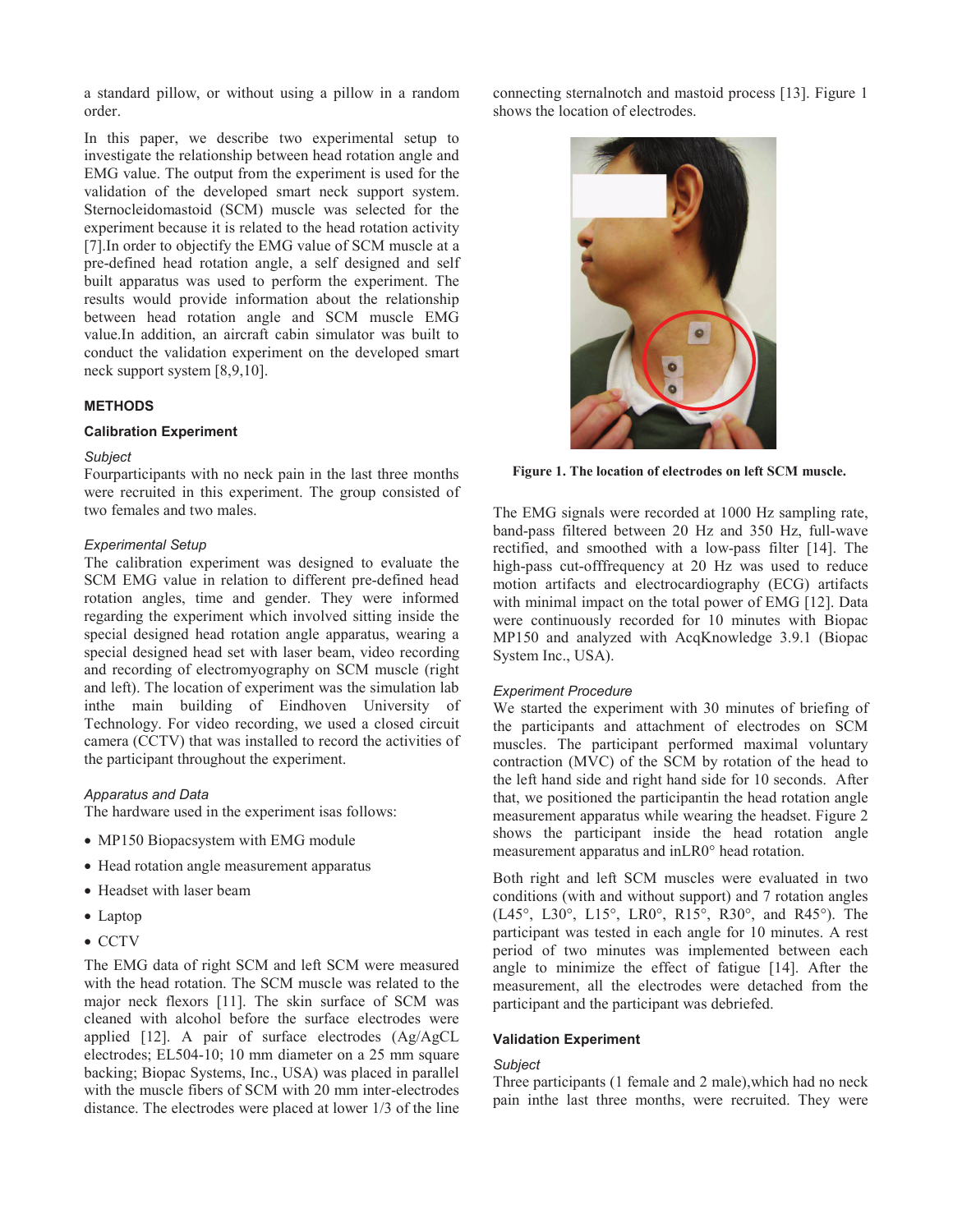informed regarding the procedure of experiment such as sitting inside the aircraft cabin simulator [16, 17,18] for one



**Figure 2. The participant sitting inside the head rotation angle apparatus.** 

hour, video recording and attachment of EMG electrodes on their SCM muscle.

## *Experimental Setup*

The validation experiment was conducted in the aircraft cabin simulator. The location of experiment was the simulation lab in the main building of Eindhoven University of Technology. The smart neck support system was installed at the economy class aircraft seat.

There were two CCTVs used to monitor the participant activity. One CCTV was located in front of each participant and another CCTV is located above the head of the participant. There was one additional CCTV that monitored the overall activity in the simulator.

#### *Apparatus and Data*

The hardware used in the experiment was as follows:

- MP150 Biopac systemwith EMG module
- Aircraft cabin simulator
- Smart neck support system
- Computer
- $\bullet$  CCTV

Two EMG modules of MP150 Biopac system were used for each participant. The aircraft cabin simulator was designed and built to simulate the average economy class cabin. Three smart neck support systems were installed in each aircraft seat. The computer was used for data logging and video recording. The CCTVs were installed in front as well as above the participant. The acquisition of EMG signal and



**Figure 3. The setup of participants in the aircraft cabin simulator.** 

procedure were the same as in the calibration experiment.

# *ExperimentProcedure*

We started the experiment with 30 minutes of briefing to the participants and attachment of the electrodes on SCM muscles. The participant performed maximal voluntary contraction (MVC) of the SCM by rotating the head to the left hand side and the right hand side for 10 seconds. After that, we positioned the participant in the economy class aircraft seat. The aircraft seat sitting position was classified as aisle seat, center seat and window seat. Subsequently, thelight in the aircraft cabin was dimmed and the participant was advised to rest during the one hour experiment. The EMG signals for participants were monitored and recorded in parallel with system loggingand video recording. Figure 3 shows the view in the aircraft cabin simulator during theexperiment.

# **CONCLUSION**

In conclusion, this paper describes two experimental setupsfor the evaluation and validation of a smart neck support system. The calibration experiment is used to gather the SCM EMG value information in relation to different pre-defined head rotation angle, time and gender. A specially designed head rotation angle apparatus and a headset were modified for the calibration experiment. For the validation experiment, the participants sat inside the aircraft cabin simulator to validatethe smart neck support system. Each participant was attached with EMG electrodes and the activities of the participant were observed with CCTV. The activity of each participant was recorded in real time. The research integrated different fields of study such as control, physiology and ergonomic for the development of the smart necksupport system. Future studies are suggested to provide more insight into the experimental design process which could lead tothebetter objectification of the smart system.